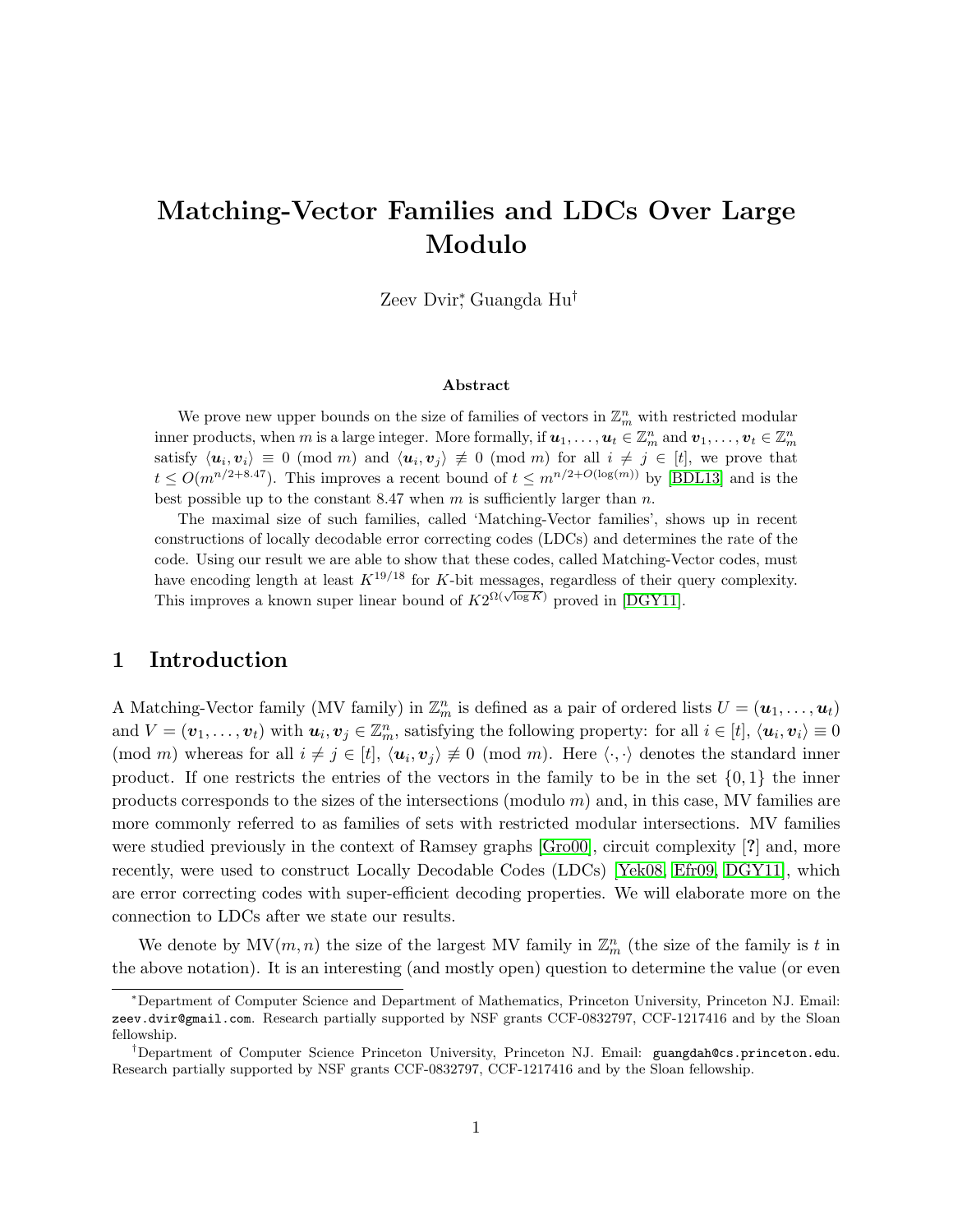order of magnitude) of  $MV(m, n)$  for arbitrary m and n. Upper and lower bounds on  $MV(m, n)$ can be roughly divided into two kinds, corresponding to the relative size of the two parameters. One typical regime is when m is small and n tends to infinity and the other is when  $m >> n$  (of course there are intermediate scenarios as well).

Although our work focuses on the regime when  $m$  is much larger than  $n$ , we first describe the known results for the other regime, namely when  $m$  is a fixed constant and  $n$  tends to infinity. This regime is further divided into the case when  $m$  is prime and when  $m$  is composite. When m is a small prime and n tends to infinity, the value of  $MV(m, n)$  is known to be of the order of  $n^{m-1}$  [\[BF98\]](#page-12-4). When m is a small *composite*, the picture is very different and there are exponential gaps between known lower and upper bounds on  $MV(m, n)$ . A surprising construction by Grolmuzs [\[Gro00\]](#page-12-2) shows that  $MV(m, n) \geq \exp\left(c \cdot \frac{\log(n)^r}{(\log\log n)^5}\right)$  $\frac{\log(n)^r}{(\log\log n)^{r-1}}$  when m has r distinct prime factors (here c is an absolute constant). That is,  $MV(m, n)$  can be super-polynomial in n (that is  $n^{\omega(1)}$ ) for m as small as 6 (compared with the polynomial upper bound  $n^{m-1}$  for prime m). A trivial upper bound on  $MV(m, n)$  is  $m^n$  since an MV family cannot contain the same vector twice. The best upper bound on  $MV(m, n)$  for small composite m was proved in [\[BDL13\]](#page-12-0) and is  $m^{n/2+O(\log m)}$ . Assuming the Polynomial-Freiman-Ruzsa (PFR) conjecture [?] this can be improved to  $MV(m, n) \leq C_m^{n/\log(n)}$ with  $C_m$  a constant depending only on  $m$ .

| m                      | upper bound for $MV(m, n)$                        |
|------------------------|---------------------------------------------------|
| general prime          | $O(m^{n/2})$ [DGY11]                              |
| small, fixed prime     | $\overline{O(n^{m-1})$ [BF98]                     |
| general composite      | $m^{n/2+O(\log m)}$ [BDL13]                       |
| small, fixed composite | $\sqrt{2^{O_m(n/\log n)}}$ [BDL13] (assuming PFR) |
| general composite      | $O(m^{n/2+8.47})$ (Theorem 1.1)                   |

Table 1: List of upper bounds on  $MV(m, n)$ 

Our work focuses on the regime when  $m$  is larger than  $n$ . In this setting, a construction of [\[YGK12\]](#page-13-1) gives MV families of size  $\left(\frac{m+1}{n-2}\right)^{n/2-1}$  [YGK12]. For a large *prime m*, this construction almost matches an upper bound of  $O(m^{n/2})$  proved in [\[DGY11\]](#page-12-1). For composite m, the best upper bound on  $MV(m, n)$  for large m prior to this work was the same  $m^{n/2+O(\log m)}$  bound from [\[BDL13\]](#page-12-0). Notice that, when  $m > 2<sup>n</sup>$ , this bound is meaningless since it exceeds the trivial bound of  $m<sup>n</sup>$ . In this work we extend the proof method developed in [\[BDL13\]](#page-12-0) to give the following bound:

<span id="page-1-0"></span>**Theorem 1.1.** For all integers  $m > 1$ , n we have  $MV(m, n) \leq 100m^{n/2+8.47}$ . When m is a product of distinct primes the constant 8.47 can be replaced with  $4 + o(1)$ .

For small n, this bound is tight up to the constant 8.47 as the [\[YGK12\]](#page-13-1) construction shows. When m is small, this still gives some improvement over the  $m^{n/2+O(\log m)}$  bound of [\[BDL13\]](#page-12-0) but not as dramatic (and probably far from being tight).

The main tool in our proof is Fourier analysis in the spirit of [\[BDL13\]](#page-12-0), with which we repeatedly reduce m to one of its factor (eventually reaching the case of  $m = 1$ ). The distribution of  $\langle v_i, u_i \rangle$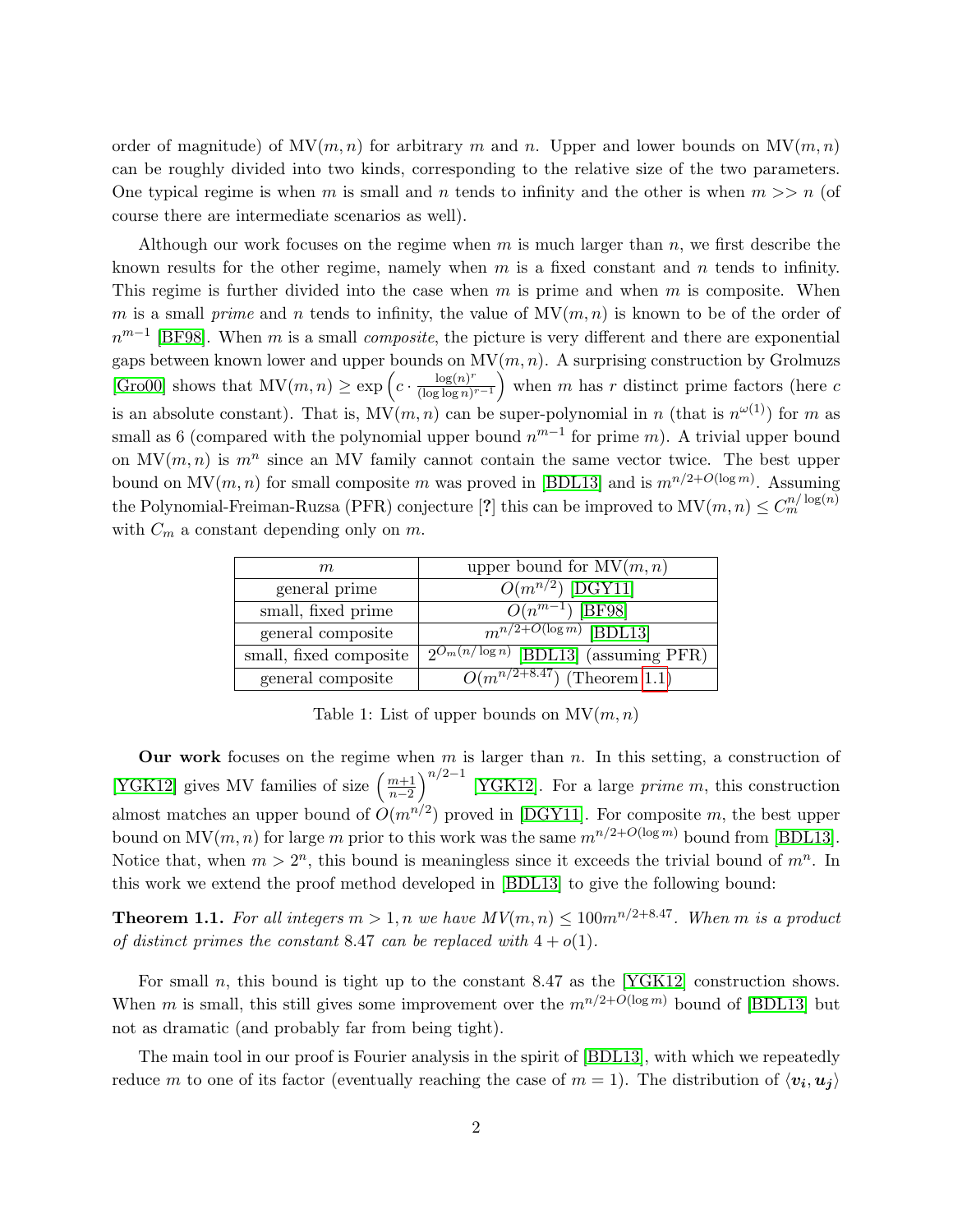over random  $i, j \in [t]$  is far from the uniform distribution (since the probability of obtaining zero is small). This fact is used to find a large coefficient in its Fourier spectrum. This coefficient is then used to carve out a large sub family which is again an MV family, but over some proper factor of m. The proof ends when we reach the case of prime  $m$ . The difference between our proof and the one in [\[BDL13\]](#page-12-0) is in the choice of the large coefficient (or character). We are able to show that a large character appears that has nicer number theoretic properties and so are able to analyze the loss in each step in a better way – getting rid of the  $O(\log m)$  factor in the exponent.

#### 1.1 MV families and Locally Decodable Codes

A  $(q, \delta, \epsilon)$ -Locally Decodable Code, or LDC, encodes a K-symbol message x to an N-symbol codeword  $C(x)$ , such that every symbol  $x_i$  ( $i \in [K]$ ) can be recovered with probability at least  $1 - \epsilon$ by a randomized decoding procedure that makes only q queries to  $C(x)$ , even if  $\delta N$  locations of the codeword  $C(x)$  have been corrupted. Understanding the minimum length  $N = N(k)$  of an LDC with constant  $q$  is a central research question that is still far from being solved. For  $q = 1, 2$ , this question is completely answered. There are no LDCs for  $q = 1$  [\[KT00\]](#page-12-5) and the best LDCs for  $q = 2$  have exponential length [\[GKST02,](#page-12-6) [KdW04\]](#page-12-7). However, for  $q > 2$  there are huge gaps between lower bound and LDC constructions. The best known lower bound is  $N = \tilde{\Omega}(K^{1+1/(\lceil r/2 \rceil-1)})$  for  $k > 4$  [\[Woo07\]](#page-13-2) and  $N = \Omega(K^2)$  for  $k = 3, 4$  [\[KdW04,](#page-12-7) [Woo10\]](#page-13-3), while the best construction has super-polynomial length. Constructions of LDCs have been studied extensively for more than a decade. Until recently, all constructions of LDC with constant  $q$  had exponential encoding length. In a breakthrough work of Yekhanin [\[Yek08\]](#page-13-0) and following improvements [\[Efr09,](#page-12-3) [Rag07,](#page-12-8) [KY09,](#page-12-9) [IS10,](#page-12-10) [CFL](#page-12-11)+10, [DGY11,](#page-12-1) [BET10\]](#page-12-12), a new family of LDCs based on Matching Vector families was introduced. These codes, called Matching-Vector codes, rely on constructions of MV families and can have sub-exponential length for  $q$  as small as 3 [\[Efr09\]](#page-12-3). Using Grolmuzs construction as a building block, one obtains an encoding length of roughly

$$
N \sim \exp \exp \left( (\log K)^{O(\log \log q/\log q)} (\log \log K) \right).
$$

The size of the MV family used in the code construction is critical. In its simplest form, an MV code using an MV family of size t in  $\mathbb{Z}_m^n$  will send  $K = t$  bits of message into  $N = m^n$  bits of encoding and will require  $q = m$  queries to decode. Several improvements are possible for reducing the number of queries below m but these are case-based and hard to generalize for arbitrary  $m$ .

Our improved bound on the size of MV families allows us to prove an unconditional lower bound on the encoding length of MV codes, regardless of the query complexity.

<span id="page-2-0"></span>**Theorem 1.2.** For any MV-code with message length K and codeword length N we have  $N > K^{\frac{19}{18}}$ . This bound is regardless of the number of queries.

This theorem improves on a bound of  $N > K2^{\Omega(\sqrt{\log K})}$  proved in [\[DGY11\]](#page-12-1).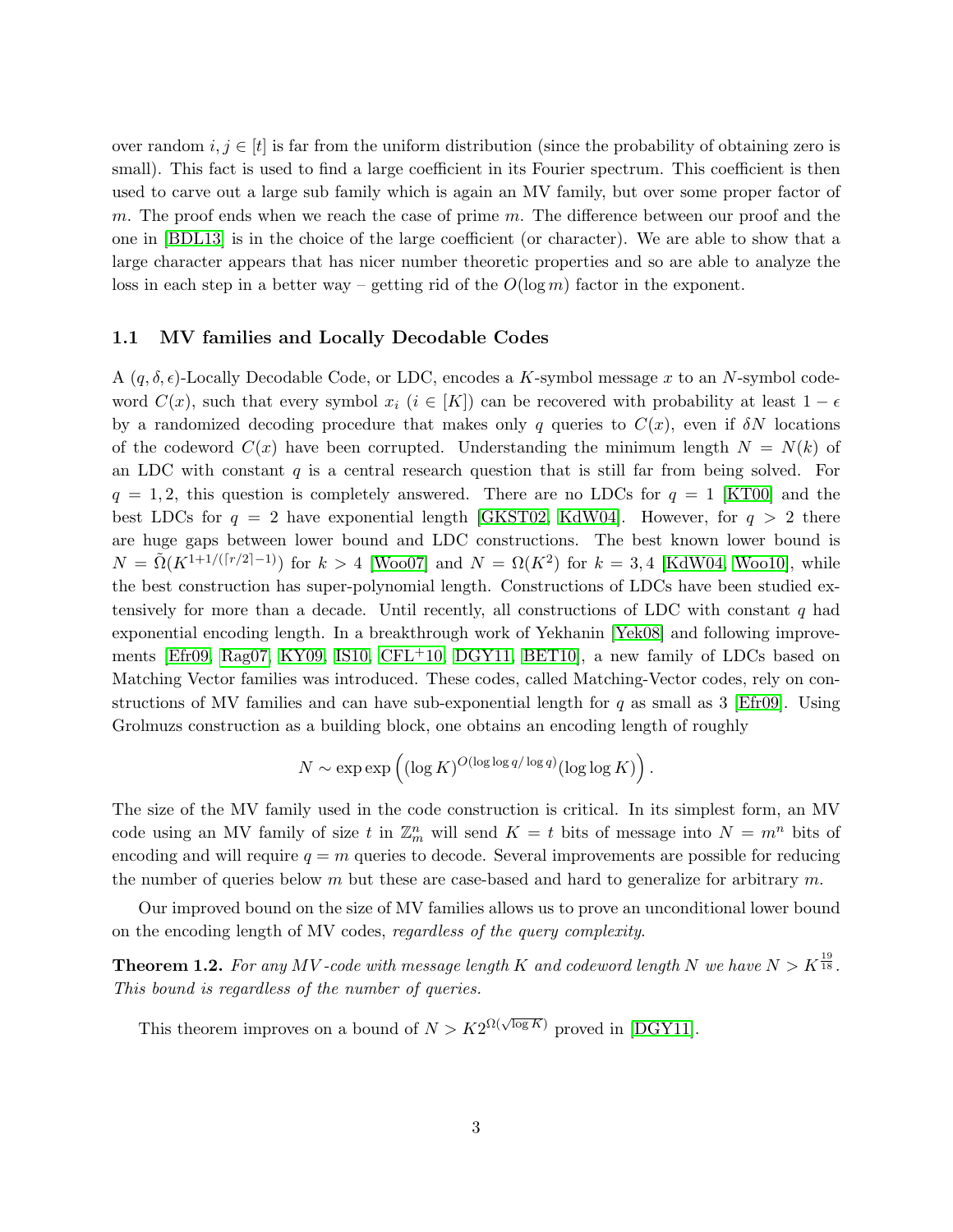#### 1.2 Organization

We begin in Section [2](#page-3-0) with a number of preliminary lemmas and notations that will be used throughout the proof. In Section [3](#page-6-0) we prove our main technical lemma which is the heart of our proof. The lemma is used iteratively in the proof of our main theorem which is given in Section [4.](#page-9-0) The proof of the stronger bound for the case when  $m$  is a product of distinct primes is given in Section [5.](#page-10-0)

## <span id="page-3-0"></span>2 Preliminaries

#### 2.1 Fourier lemma

We consider a probability distribution  $\mu$  over  $\mathbb{Z}_m$ . Let  $\omega_m = e^{\frac{2\pi}{m}i}$  be an order m primitive root of unity. It is not difficult to see  $\mathbb{E}_{x\sim\mu}[\omega_m^{j}]=0$  for all  $j\in\{1,2,\ldots,m-1\}$  if  $\mu$  is the uniform distribution. We will show that  $\mathbb{E}_{x\sim\mu}[\omega_m^{jx}]$  is bounded away from zero for some  $j \in \{1, 2, \ldots, m-1\}$ if  $\mu$  is far from being uniform.

In [\[BDL13\]](#page-12-0), it was shown that

$$
\max_{1 \le j \le m-1} \left| \mathbb{E}_{x \sim \mu} [\omega_m^{jx}] \right| = \Omega(\frac{1}{m^{1.5}})
$$

if the statistical distance between  $\mu$  and the uniform distribution is big, i.e.  $\frac{1}{2} \sum_{x \in \mathbb{Z}_m} |\mu(x) - \frac{1}{m}\mu(x)|$  $\frac{1}{m}$ |  $=$  $\Omega(\frac{1}{m})$ . In the following lemma, we prove a better lower bound that depends only on  $s = \text{order}(\omega_m^j)$ under a stronger condition  $|\mu(0) - \frac{1}{m}|$  $\frac{1}{m}| = \Omega(\frac{1}{m}).$ 

Consider  $\mu$  as a function from  $\mathbb{Z}_m$  to  $\mathbb{C}$ . For  $0 \leq j \leq m-1$ , the Fourier coefficient  $\hat{\mu}(j)$  is

$$
\hat{\mu}(j) = \frac{1}{m} \sum_{x \in \mathbb{Z}_m} \mu(x) \omega_m^{-jx} = \frac{1}{m} \mathbb{E}_{x \sim \mu} [\omega_m^{-jx}].
$$

One can see that  $\hat{\mu}(0) = \frac{1}{m}$ . The set of functions  $\{\omega_m^{jx} \mid 0 \le j \le m-1\}$  is an orthogonal basis for all functions from  $\mathbb{Z}_m$  to  $\mathbb{C}$ , and the function  $\mu(x)$  can be written as

<span id="page-3-1"></span>
$$
\mu(x) = \sum_{j=0}^{m-1} \hat{\mu}(j)\omega_m^{jx}.\tag{1}
$$

<span id="page-3-2"></span>**Lemma 2.1.** Let  $\mu : \mathbb{Z}_m \mapsto [0,1]$  be a probability distribution over  $\mathbb{Z}_m$  (i.e.  $\sum_{x \in \mathbb{Z}_m} \mu(x) = 1$ ). If  $\mu(0) \leq \frac{1}{100}$  $\frac{1}{100m}$ , there must exist  $j \in \{1, 2, \ldots, m-1\}$  such that  $\left| \mathbb{E}_{x \sim \mu}[\omega_m^{jx}] \right| \geq \frac{1}{sf(n)}$  $\frac{1}{sf(s)}$ , where  $s = \frac{m}{gcd(j)}$  $gcd(j,m)$ is the order of  $\omega_m^j$  for  $\omega_m = e^{\frac{2\pi}{m}i}$ , and  $f : \mathbb{Z}^+ \mapsto \mathbb{R}$  is any function satisfying  $\sum_{s=2}^{\infty} \frac{1}{f(s)} \leq 0.99$ .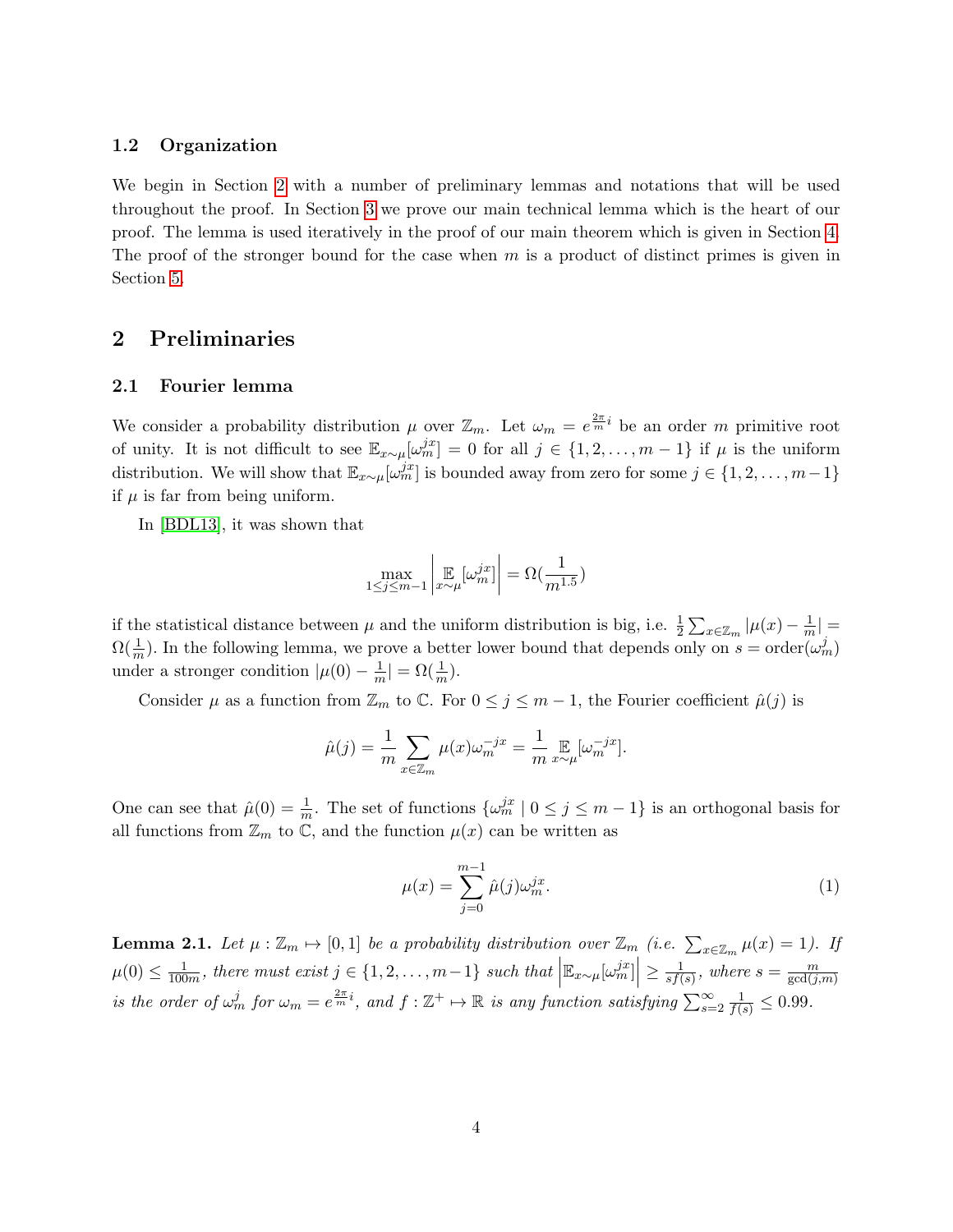*Proof.* By setting  $x = 0$  in [\(1\)](#page-3-1), we have

$$
\mu(0) = \sum_{j=0}^{m-1} \hat{\mu}(j) \omega_m^{j \cdot 0} = \sum_{j=0}^{m-1} \hat{\mu}(j) = \frac{1}{m} + \frac{1}{m} \sum_{j=1}^{m-1} \mathbb{E}_{x \sim \mu}[\omega_m^{-jx}].
$$

Therefore

<span id="page-4-0"></span>
$$
\sum_{j=1}^{m-1} \left| \mathop{\mathbb{E}}_{x \sim \mu} [\omega_m^{jx}] \right| \ge \left| \sum_{j=1}^{m-1} \mathop{\mathbb{E}}_{x \sim \mu} [\omega_m^{jx}] \right| = \left| \sum_{j=1}^{m-1} \mathop{\mathbb{E}}_{x \sim \mu} [\omega_m^{-jx}] \right| = m \cdot \left| \mu(0) - \frac{1}{m} \right| \ge 0.99. \tag{2}
$$

For every  $d \mid m \ (1 \leq d \leq m-1)$ , define  $T_d = \{j \mid \gcd(j,m) = d, 1 \leq j \leq m-1\}$ . For all  $j \in T_d$ , the order of  $\omega_m^j$  is  $s_d = \frac{m}{d}$  $\frac{m}{d}$  (2  $\leq s_d \leq m$ ). We also see  $T_d = \{k \cdot d \mid 1 \leq k < s_d, \gcd(k, s_d) = 1\},\$ hence  $|T_d| = \varphi(s_d) < s_d$ .

If the lemma was not true, we have

$$
\sum_{j=1}^{m-1} \left| \mathop{\mathbb{E}}_{x \sim \mu} [\omega_m^{jx}] \right| = \sum_{\substack{d \mid m \\ d < m}} \left( \sum_{j \in T_d} \left| \mathop{\mathbb{E}}_{x \sim \mu} [\omega_m^{jx}] \right| \right) < \sum_{\substack{d \mid m \\ d < m}} \left( s_d \cdot \frac{1}{s_d f(s_d)} \right) < \sum_{s=2}^{\infty} \frac{1}{f(s)} \le 0.99.
$$

This violates inequality [\(2\)](#page-4-0). Thus the lemma is proved.

2.2 Notations and Facts about MV Families

We use  $\langle \cdot, \cdot \rangle$  to denote the inner product over  $\mathbb Z$  between two vectors. In all calculations, we identify  $\mathbb{Z}_m$  as  $\{0, 1, \ldots, m-1\}$  and treat the numbers as on  $\mathbb{Z}$ . Conventionally, we consider a mod 1 to be 0 for any integer a.

**Notation 2.2.** Let r be a positive integer. For an integer v, define  $v^{(r)} \in \{0, 1, \ldots, r-1\}$  to be v modulo r. For a vector  $\mathbf{v} = (v_1, v_2, \dots, v_n)$ , define  $\mathbf{v}^{(r)} = (v_1^{(r)})$  $\binom{(r)}{1}, \upsilon_2^{(r)}$  $\mathbf{v}_2^{(r)}, \ldots, \mathbf{v}_n^{(r)}$ ). For a list of vectors  $V = (\bm{v}_1, \bm{v}_2, \dots, \bm{v}_t), \text{ define } V^{(r)} = (\bm{v}_1^{(r)})$  $\mathbf{u}_1^{(r)},\mathbf{v}_2^{(r)}$  $\mathbf{v}_2^{(r)},\ldots,\mathbf{v}_t^{(r)}$  $\binom{(T)}{t}$ .

**Notation 2.3.** Let r be a positive integer. For an integer v, define  $v^{[r]} \in \mathbb{Z}$  to be  $(v - v^{(r)})/r$ . For *a* vector  $\mathbf{v} = (v_1, v_2, \dots, v_n)$ , define  $\mathbf{v}^{[r]} = (v_1^{[r]})$  $\genfrac{[}{]}{0pt}{}{r}{1},v_{2}^{[r]}$  $\mathbf{v}_2^{[r]}, \ldots, \mathbf{v}_n^{[r]}$ ). Thus  $\mathbf{v} = r\mathbf{v}^{[r]} + \mathbf{v}^{(r)}$  for any vector **v**. For a list of vectors  $V = (\boldsymbol{v}_1, \boldsymbol{v}_2, \dots, \boldsymbol{v}_t), \text{ define } V^{[r]} = (\boldsymbol{v}_1^{[r]})$  $_{1}^{[r]},\boldsymbol{v}_{2}^{[r]}$  $\bm{v}_2^{[r]},\ldots,\bm{v}_t^{[r]}$  $\binom{[T]}{t}$ .

**Definition 2.4.** Let  $U = (\boldsymbol{u}_1, \boldsymbol{u}_2, \dots, \boldsymbol{u}_t)$  and  $V = (\boldsymbol{v}_1, \boldsymbol{v}_2, \dots, \boldsymbol{v}_t)$  be two lists of vectors in  $\mathbb{Z}_m^n$ .  $(U, V)$  is a matching vector family if  $\langle u_i, v_i \rangle \equiv 0 \pmod{m}$  for all  $i \in [t]$  and  $\langle u_i, v_j \rangle \not\equiv 0 \pmod{m}$ for all  $i \neq j \in [t]$ . The number t is the size of the MV family and is denoted by  $|(U, V)|$ .

<span id="page-4-1"></span>Claim 2.5. For an MV family  $(U, V)$  where  $U = (\mathbf{u}_1, \mathbf{u}_2, \dots, \mathbf{u}_t)$ ,  $V = (\mathbf{v}_1, \mathbf{v}_2, \dots, \mathbf{v}_t)$  and  $i \neq j \in$ [t], we have  $u_i \neq u_j$  and  $v_i \neq v_j$ .

*Proof.* Assume  $u_i = u_j$  for  $i \neq j$ , we have  $\langle u_i, v_j \rangle = \langle u_i, v_i \rangle \equiv 0 \pmod{m}$ . This violates the definition of MV family.  $\Box$ 

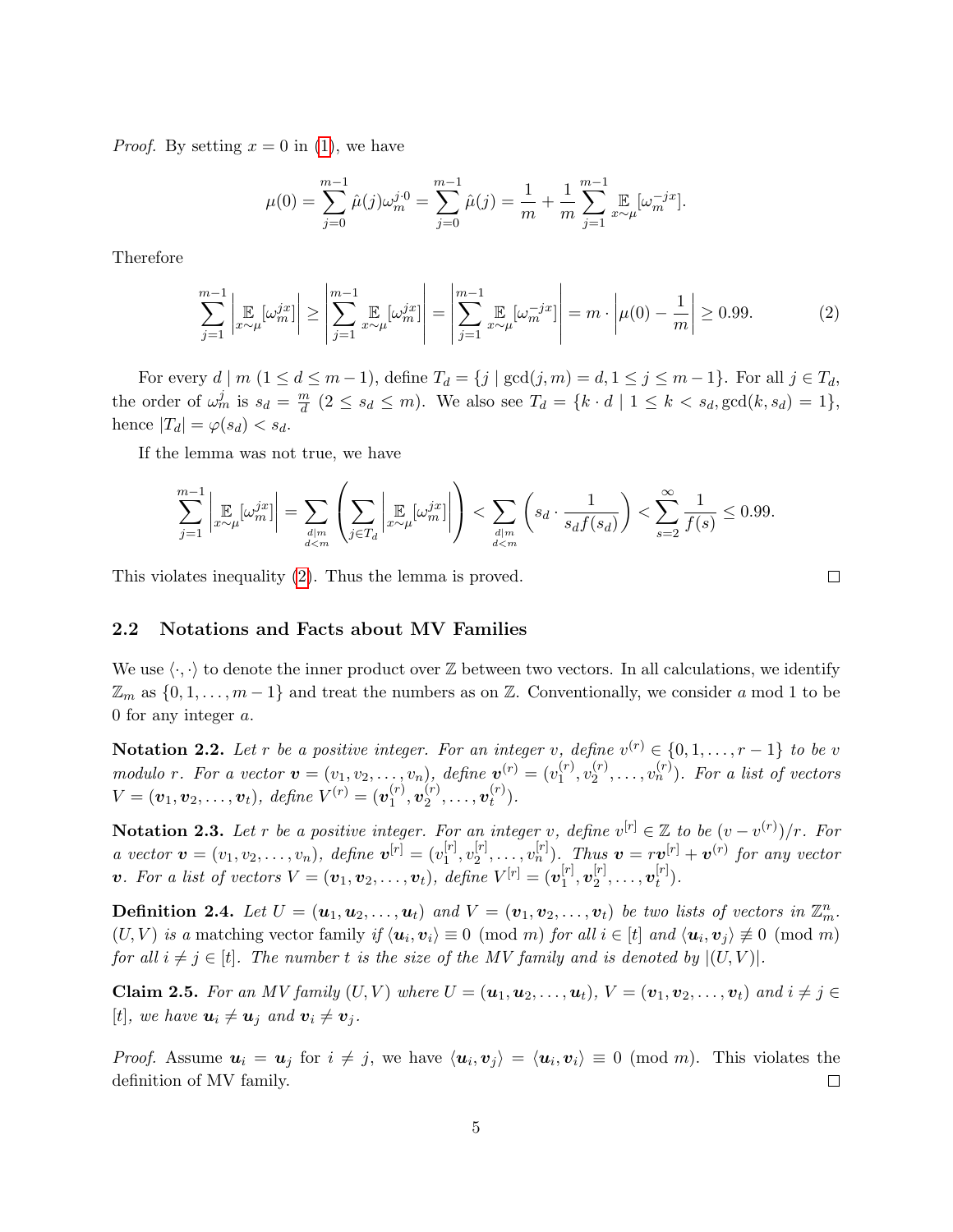Notation 2.6. Let  $U, V, U', V'$  be 4 lists of vectors in  $\mathbb{Z}_m^n$ , and say  $U = (\mathbf{u}_1, \mathbf{u}_2, \dots, \mathbf{u}_t), V =$  $(v_1, v_2, \ldots, v_t)$ . We write  $(U', V') \subseteq (U, V)$  if there exists a set  $T \subseteq [t]$  such that  $U' = (u_i : i \in T)$ and  $V' = (v_i : i \in T)$ . Observe that if  $(U, V)$  is an MV family, so is  $(U', V')$ .

**Definition 2.7.**  $(r_1, r_2, r_3)$  is a partition of m if  $r_1, r_2, r_3 \in \mathbb{Z}^+$  and  $r_1r_2r_3 = m$ .  $(r_1, r_2, r_3$  are not assumed to be coprime.)

**Definition 2.8.** For an MV family  $(U, V)$  where  $U = (\mathbf{u}_1, \mathbf{u}_2, \dots, \mathbf{u}_t)$  and  $V = (\mathbf{v}_1, \mathbf{v}_2, \dots, \mathbf{v}_t)$ , we say  $(U, V)$  respects  $(r_1, r_2, r_3)$ , where  $(r_1, r_2, r_3)$  is a partition of m, if the following conditions are satisfied:

- 1.  $\exists u_0 \in \mathbb{Z}_{r_1}^n$  such that  $\mathbf{u}_i^{(r_1)} = \mathbf{u}_0$  for all  $i \in [t]$ ,
- 2.  $\exists v_0 \in \mathbb{Z}_{r_2}^n$  such that  $v_i^{(r_2)} = v_0$  for all  $i \in [t]$ ,
- 3.  $\langle \boldsymbol{u}^{[r_1]}_i$  $\langle v_1^{[r_1]}, v_0 \rangle$  modulo  $r_2$  is the same for all  $i \in [t]$ ,
- $\mu$ .  $\langle \boldsymbol{u}_0, \boldsymbol{v}_i^{[r_2]} \rangle$  $\binom{[r_2]}{i}$  modulo  $r_1$  is the same for all  $i \in [t]$ .

<span id="page-5-0"></span>**Claim 2.9.** If an MV family  $(U, V)$  respects  $(r_1, r_2, r_3)$ , then  $\langle u_i, v_j \rangle \equiv 0 \pmod{r_1 r_2}$  for all  $u_i \in$  $U, \boldsymbol{v}_j \in V$ .

*Proof.* Let  $u_0 = u_i^{(r_1)}$  $\mathbf{v}_i^{(r_1)}$  and  $\mathbf{v}_0 = \mathbf{v}_j^{(r_2)}$  $j_j^{(r_2)}$ . They are fixed for all  $u_i \in U$  and  $v_j \in V$ . We have

$$
\langle \boldsymbol{u}_i, \boldsymbol{v}_j \rangle = \langle r_1 \boldsymbol{u}_i^{[r_1]} + \boldsymbol{u}_0, r_2 \boldsymbol{v}_j^{[r_2]} + \boldsymbol{v}_0 \rangle
$$
  
=  $r_1 r_2 \langle \boldsymbol{u}_i^{[r_1]}, \boldsymbol{v}_j^{[r_2]} \rangle + r_1 \langle \boldsymbol{u}_i^{[r_1]}, \boldsymbol{v}_0 \rangle + r_2 \langle \boldsymbol{u}_0, \boldsymbol{v}_j^{[r_2]} \rangle + \langle \boldsymbol{u}_0, \boldsymbol{v}_0 \rangle.$ 

The first term is 0 modulo  $r_1r_2$ . The second term is fixed modulo  $r_1r_2$  because  $\langle \mathbf{u}_i^{[r_1]} \rangle$  $\langle i^{(r_1)}, v_0 \rangle$  is fixed modulo  $r_2$ . Similarly, the third term is also a constant modulo  $r_1r_2$ . Therefore  $\langle u_i, v_j \rangle$  modulo  $r_1r_2$  is the same for all  $u_i \in U$  and  $v_j \in V$ . Note that when  $i = j$ ,  $\langle u_i, v_j \rangle \equiv 0 \pmod{r_1r_2}$  since  $(U, V)$  is an MV family. Therefore  $\langle u_i, v_j \rangle \equiv 0 \pmod{r_1 r_2}$  for all  $u_i \in U, v_j \in V$ .  $\Box$ 

<span id="page-5-1"></span>Claim 2.10. Every MV family  $(U, V)$  respects  $(1, 1, m)$ .

*Proof.* Let  $u_0$  and  $v_0$  be the zero vector. All the conditions are satisfied.

<span id="page-5-2"></span>**Claim 2.11.** If an MV family  $(U, V)$  respects  $(r_1, r_2, 1)$ , then it must has size 1.

*Proof.* Since  $r_1r_2 = m$ , by Claim [2.9](#page-5-0) we have  $\langle u_i, v_j \rangle \equiv 0 \pmod{m}$  for all  $u_i \in U, v_j \in V$ . By the definition of MV family, the size of  $(U, V)$  must be 1.  $\Box$ 

 $\Box$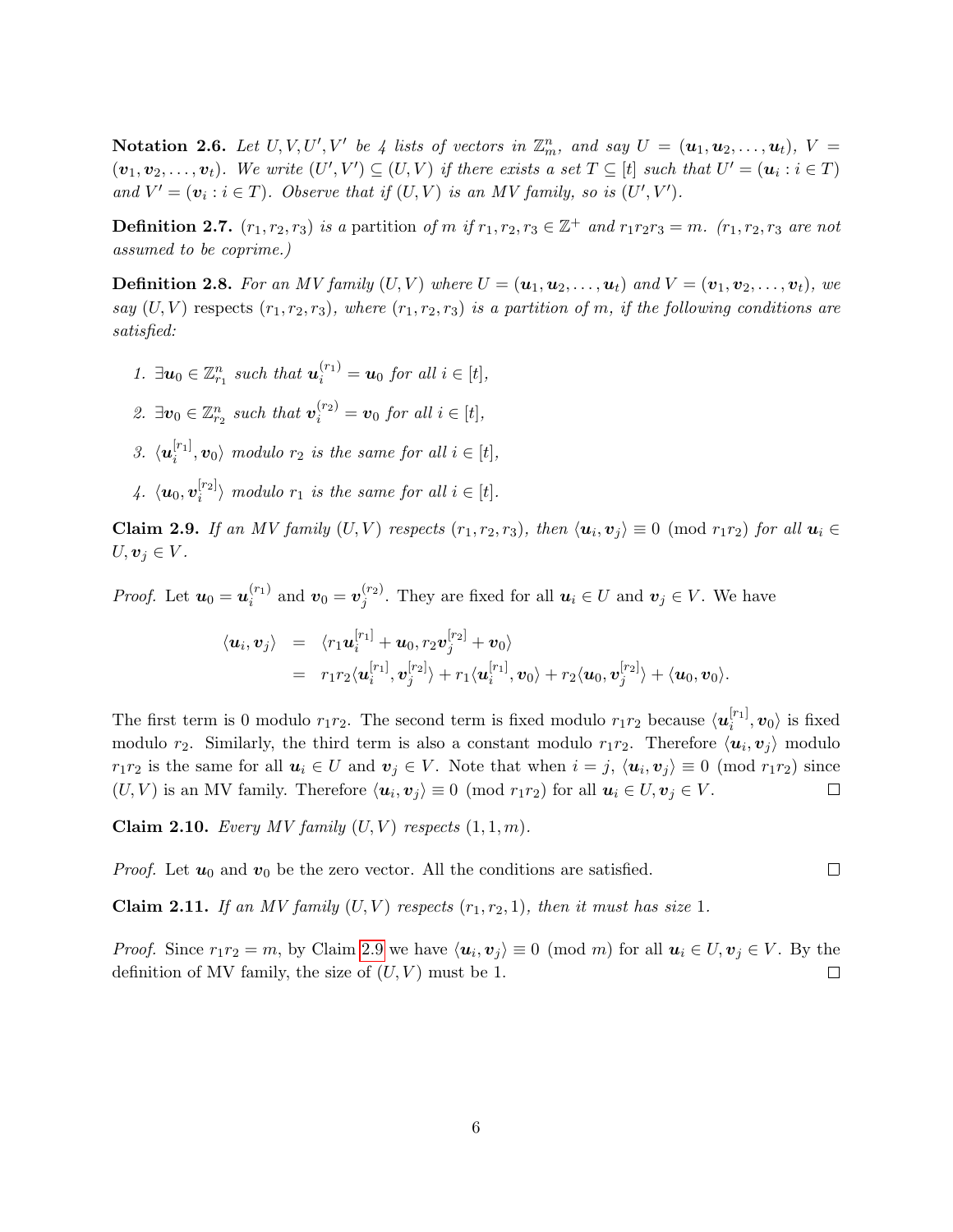## <span id="page-6-0"></span>3 Proof of the Main Lemma

Consider an MV family  $(U, V)$ , where  $U = (\boldsymbol{u}_1, \boldsymbol{u}_2, \dots, \boldsymbol{u}_t)$  and  $V = (\boldsymbol{v}_1, \boldsymbol{v}_2, \dots, \boldsymbol{v}_t)$ . We pick  $\boldsymbol{u} \in U$ and  $v \in V$  uniformly at random and consider the distribution of  $\langle u, v \rangle^{(m)}$ . The inner product is 0 with probability  $1/t$ . Thus the distribution is far from uniform when  $t >> m$ . We will take advantage of this fact and prove our key lemma. For an MV family  $(U, V)$  respecting  $(r_1, r_2, r_3)$ , we can find a large subfamily and reduce  $r_3$  to some smaller number.

Let  $f : \mathbb{Z}^+ \mapsto \mathbb{R}$  be a function satisfying  $\sum_{s=2}^{\infty} \frac{1}{f(s)} \leq 0.99$ . We will specify  $f(s)$  in later proofs.

<span id="page-6-1"></span>**Lemma 3.1.** If an MV family  $(U, V)$  respects  $(r_1, r_2, r_3)$  for some  $r_3 \geq 2$  and  $|(U, V)| = t \geq$ 100m, then there exists s |  $r_3$  with  $s \geq 2$  and an MV family  $(U', V') \subseteq (U, V)$  with  $|(U', V')| \geq$  $t/(s^{n/2+4}f(s)^2)$  that respects either  $(r_1s, r_2, r_3/s)$  or  $(r_1, r_2s, r_3/s)$ .

Proof. We prove the lemma in 4 steps.

#### Step 1: Finding a nice character with a large bias.

By Claim [2.9,](#page-5-0)  $\frac{\langle u,v\rangle}{r_1r_2}$  is an integer for all  $u \in U, v \in V$ . We can also see  $\frac{\langle u,v\rangle}{r_1r_2} \equiv 0 \pmod{r_3}$  iff  $\langle u, v \rangle \equiv 0 \pmod{m}$ . Consider the distribution of  $\left(\frac{\langle u, v \rangle}{\langle v, v \rangle}\right)$  $r_1r_2$  $\left( \int_{r_3}^{r_3} \xi \, d\mathbf{z}_r$  where **u** and **v** are uniformly drawn from U and V respectively. We have

$$
\mathbf{Pr}\left[\left(\frac{\langle \boldsymbol{u}, \boldsymbol{v} \rangle}{r_1 r_2}\right)^{(r_3)} = 0\right] = \mathbf{Pr}\left[\langle \boldsymbol{u}, \boldsymbol{v} \rangle \equiv 0 \pmod{m}\right] = \frac{1}{t} \le \frac{1}{100m} \le \frac{1}{100r_3}.
$$

Applying Lemma [2.1](#page-3-2) on  $\mathbb{Z}_{r_3}$ , there exists a  $j \in \{1, 2, \ldots, r_3 - 1\}$  such that

<span id="page-6-2"></span>
$$
\left| \mathop{\mathbb{E}}_{\substack{u \sim U \\ v \sim V}} \left[ \omega_{r_3}^{\frac{j(u,v)}{r_1 r_2}} \right] \right| \ge \frac{1}{s f(s)},\tag{3}
$$

where  $\omega_{r_3} = e^{\frac{2\pi i}{r_3}}$  and  $s = \frac{r_3}{\gcd(i)}$  $\frac{r_3}{\gcd(j,r_3)}$  is the order of  $\omega_{r_3}^j$ . Note that we have dropped the modulo  $r_3$ operation because  $(\omega_{r_3}^j)^{r_3} = 1$ . It follows that

$$
\mathop{\mathbb{E}}_{\substack{\mathbf{u}, \tilde{\mathbf{u}} \sim U \\ \mathbf{v} \sim V}} \left[ \omega_{r_3}^{j \frac{\langle \mathbf{u} - \tilde{\mathbf{u}}, \mathbf{v} \rangle}{r_1 r_2}} \right] = \mathop{\mathbb{E}}_{\mathbf{v} \sim V} \left| \mathop{\mathbb{E}}_{\mathbf{u} \sim U} \left[ \omega_{r_3}^{j \frac{\langle \mathbf{u}, \mathbf{v} \rangle}{r_1 r_2}} \right] \right|^2 \ge \left| \mathop{\mathbb{E}}_{\substack{\mathbf{u} \sim U \\ \mathbf{v} \sim V}} \left[ \omega_{r_3}^{j \frac{\langle \mathbf{u}, \mathbf{v} \rangle}{r_1 r_2}} \right] \right|^2 \ge \frac{1}{s^2 f(s)^2}.
$$

Therefore there exists a fixed  $\widetilde{\mathbf{u}} \in U$  such that

$$
\left|\mathop{\mathbb{E}}\limits_{\substack{u\sim U\\v\sim V}}\left[\omega_{r_3}^{\frac{j(u-\widetilde{u},v)}{r_1r_2}}\right]\right|=\left|\mathop{\mathbb{E}}\limits_{\substack{u\sim U\\v\sim V}}\left[\omega_{r_3}^{\frac{j(u-\widetilde{u},v)}{r_1},v}\right] \right|\geq \frac{1}{s^2f(s)^2}.
$$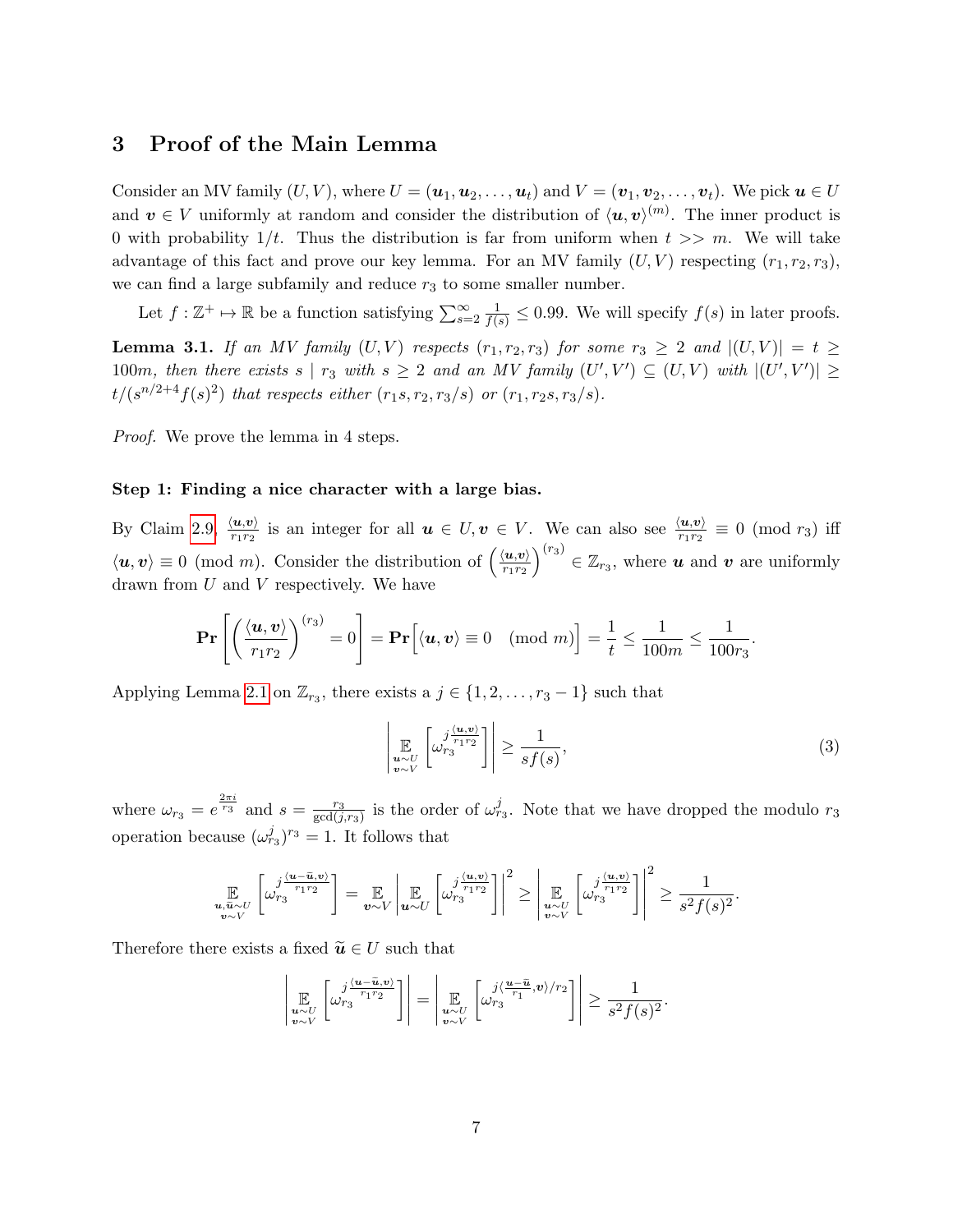Since  $\mathbf{u}^{(r_1)} = \widetilde{\mathbf{u}}^{(r_1)}$ , we have  $\mathbf{u} - \widetilde{\mathbf{u}} = r_1(\mathbf{u}^{[r_1]} - \widetilde{\mathbf{u}}^{[r_1]})$ . The above inequality can be written as

<span id="page-7-0"></span>
$$
\left| \mathop{\mathbb{E}}_{\substack{\mathbf{u} \sim U \\ \mathbf{v} \sim V}} \left[ \omega_{r_3}^{j(\mathbf{u}^{[r_1]} - \widetilde{\mathbf{u}}^{[r_1]}, \mathbf{v})/r_2} \right] \right| \ge \frac{1}{s^2 f(s)^2}.
$$
\n(4)

#### Step 2: Partitioning into buckets.

We partition the set U into buckets according to  $u^{[r_1]} - \widetilde{u}^{[r_1]}$  modulo s:  $U = \bigcup_{w \in \mathbb{Z}}$  $\tilde{\bm{w}}$ ∈ $\mathbb{Z}^n_s$  $B(w, U)$ , where

$$
\widetilde{B}(\boldsymbol{w},U)=\left\{\boldsymbol{u}\in U\bigm| \left(\boldsymbol{u}^{[r_1]}-\widetilde{\boldsymbol{u}}^{[r_1]}\right)^{(s)}=\boldsymbol{w}\right\}.
$$

We also partition V into buckets  $B(w, V) = \{v \in V \mid (v^{[r_2]})^{(s)} = w\}$  for all  $w \in \mathbb{Z}_{s}^{n}$ . Define  $p_{\mathbf{w}} = |\widetilde{B}(\mathbf{w}, U)|/t$  to be the density of  $\widetilde{B}(\mathbf{w}, U)$  and  $q_{\mathbf{w}} = |B(\mathbf{w}, V)|/t$  be the density of  $B(\mathbf{w}, V)$ .

Picking  $u$  uniformly from  $U$  can be equivalently considered as two steps: 1. For each bucket  $\widetilde{B}(\boldsymbol{w}, U)$ , pick a representative  $\boldsymbol{u}_{\boldsymbol{w}} \in \widetilde{B}(\boldsymbol{w}, U)$  uniformly; 2. Pick one bucket according to the probability distribution  $p_{w}$ , and output the representative. For inequality [\(4\)](#page-7-0), we split the procedure of picking  $u \sim U$  into these two steps.

$$
\frac{1}{s^2 f(s)^2} \leq \left| \mathop{\mathbb{E}}_{\substack{u \sim U \\ v \sim V}} \left[ \omega_{r_3}^{j \langle u^{[r_1]} - \tilde{u}^{[r_1]}, v \rangle / r_2} \right] \right|
$$
\n
$$
= \left| \mathop{\mathbb{E}}_{\substack{v \sim V \\ u_{w} \sim \tilde{B}(w, U)}} \mathop{\mathbb{E}}_{\substack{w \sim p_w \\ v \sim V}} \mathop{\mathbb{E}}_{v \sim V} \left[ \omega_{r_3}^{j \langle u_w^{[r_1]} - \tilde{u}^{[r_1]}, v \rangle / r_2} \right] \right|
$$
\n
$$
\leq \left| \mathop{\mathbb{E}}_{\substack{v \sim \tilde{B}(w, U) \\ u_w \sim \tilde{B}(w, U)}} \right| \mathop{\mathbb{E}}_{\substack{w \sim p_w \\ w \sim V}} \mathop{\mathbb{E}}_{v \sim V} \left[ \omega_{r_3}^{j \langle u_w^{[r_1]} - \tilde{u}^{[r_1]}, v \rangle / r_2} \right]
$$

<span id="page-7-1"></span>There exists a fixed list of representatives from each bucket  $(\boldsymbol{u_w} \in B(\boldsymbol{w}, U) : \boldsymbol{w} \in \mathbb{Z}_s^n)$  such that

$$
\frac{1}{s^2 f(s)^2} \le \left| \mathbb{E}_{\substack{\mathbf{w} \sim p_{\mathbf{w}} \\ \mathbf{v} \sim V}} \left[ \omega_{r_3}^{j \langle \mathbf{u}_{\mathbf{w}}^{[r_1]} - \tilde{\mathbf{u}}^{[r_1]}, \mathbf{v} \rangle / r_2} \right] \right|.
$$
 (5)

.

For every  $w \in \mathbb{Z}_s^n$  and  $u \in B(w, U)$ , we use  $u'$  to denote the vector  $(u^{[r_1]} - \widetilde{u}^{[r_1]})^{[s]}$ . Thus

$$
\boldsymbol{u}_{\boldsymbol{w}}^{[r_1]}-\widetilde{\boldsymbol{u}}^{[r_1]}=s\boldsymbol{u}_{\boldsymbol{w}}'+(\boldsymbol{u}_{\boldsymbol{w}}^{[r_1]}-\widetilde{\boldsymbol{u}}^{[r_1]})^{(s)}=s\boldsymbol{u}_{\boldsymbol{w}}'+\boldsymbol{w}.
$$

Hence inequality [\(5\)](#page-7-1) can be written as

<span id="page-7-2"></span>
$$
\frac{1}{s^2 f(s)^2} \le \left| \mathop{\mathbb{E}}_{\substack{w \sim p_w \\ v \sim V}} \left[ \omega_{r_3}^{j \langle s u'_w + w, v \rangle / r_2} \right] \right|.
$$
 (6)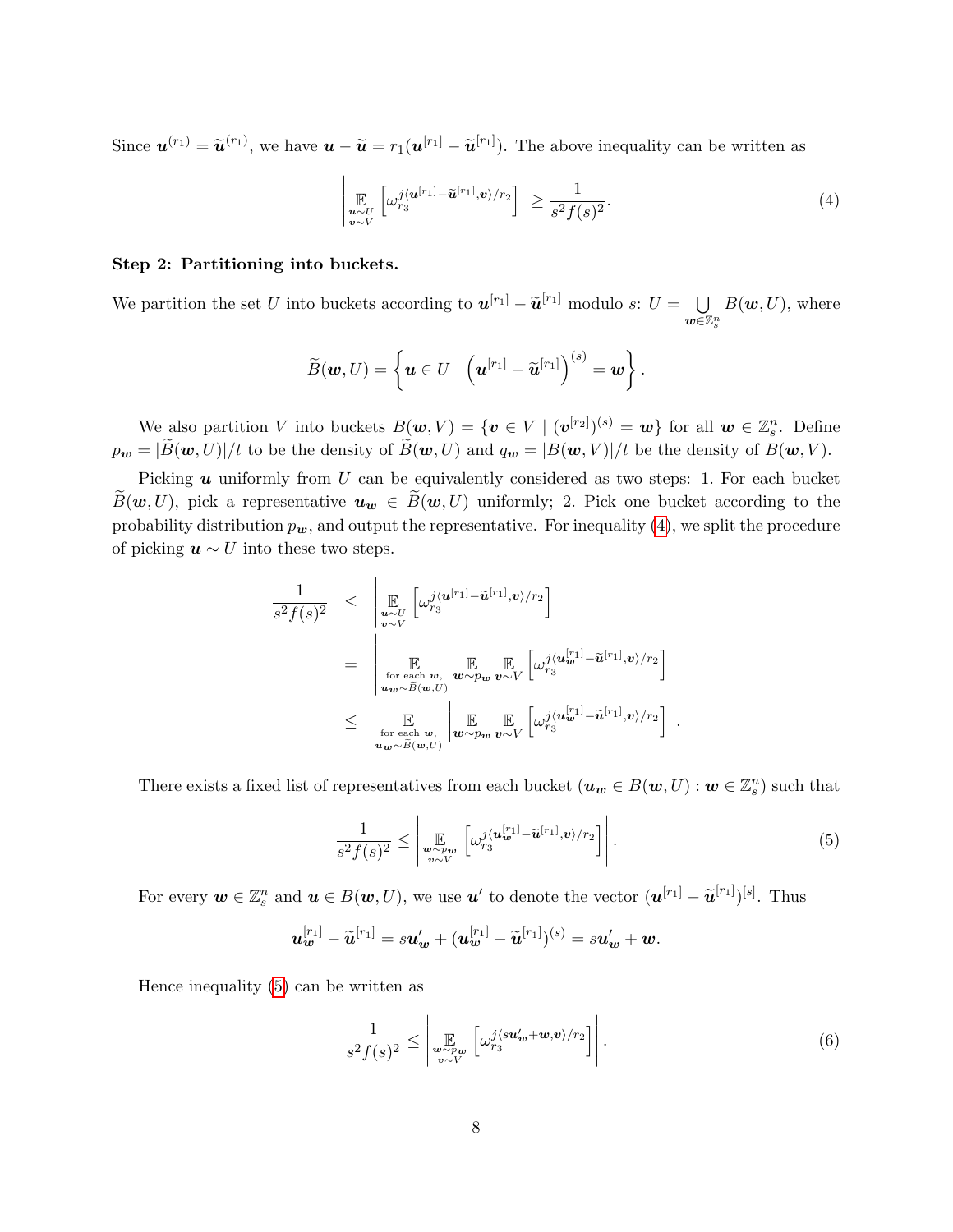#### Step 3: Finding a large bucket.

<span id="page-8-0"></span> $\sqrt{ }$ 

By inequality [\(6\)](#page-7-2),

$$
\frac{1}{s^2 f(s)^2} \Big)^2 \leq \left| \sum_{\mathbf{w} \in \mathbb{Z}_s^n} \sum_{v \in V} p_{\mathbf{w}} \cdot \frac{1}{t} \cdot \omega_{r_3}^{j \langle \mathbf{su}'_{\mathbf{w}} + \mathbf{w}, v \rangle / r_2} \right|^2
$$
\n
$$
\leq \left( \sum_{\mathbf{w} \in \mathbb{Z}_s^n} p_{\mathbf{w}}^2 \right) \cdot \left( \sum_{\mathbf{w} \in \mathbb{Z}_s^n} \left| \sum_{v \in V} \frac{1}{t} \cdot \omega_{r_3}^{j \langle \mathbf{su}'_{\mathbf{w}} + \mathbf{w}, v \rangle / r_2} \right|^2 \right)
$$
\n
$$
= \left( \sum_{\mathbf{w} \in \mathbb{Z}_s^n} p_{\mathbf{w}}^2 \right) \cdot \left( \sum_{\mathbf{w} \in \mathbb{Z}_s^n} \sum_{v, \tilde{v} \in V} \frac{1}{t^2} \cdot \omega_{r_3}^{j \langle \mathbf{su}'_{\mathbf{w}} + \mathbf{w}, v - \tilde{v} \rangle / r_2} \right)
$$
\n
$$
= \left( \sum_{\mathbf{w} \in \mathbb{Z}_s^n} p_{\mathbf{w}}^2 \right) \cdot \left( \sum_{v, \tilde{v} \in V} \frac{1}{t^2} \cdot \sum_{\mathbf{w} \in \mathbb{Z}_s^n} \omega_{r_3}^{j \langle \mathbf{su}'_{\mathbf{w}} + \mathbf{w}, v^{[r_2]} - \tilde{v}^{[r_2]} \rangle} \right)
$$
\n
$$
= \left( \sum_{\mathbf{w} \in \mathbb{Z}_s^n} p_{\mathbf{w}}^2 \right) \cdot \left( \sum_{v, \tilde{v} \in V} \frac{1}{t^2} \cdot \sum_{\mathbf{w} \in \mathbb{Z}_s^n} \omega_{r_3}^{j \langle \mathbf{w}, \mathbf{w}^{[r_2]} - \tilde{v}^{[r_2]} \rangle} \right)
$$
\n
$$
= \left( \sum_{\mathbf{w} \in \mathbb{Z}_s^n} p_{\mathbf{w}}^2 \right) \cdot \left( \sum_{v, \tilde{v} \
$$

In the last step we used the fact  $v^{[r_2]} \neq \tilde{v}^{[r_2]}$  for two  $v, \tilde{v} \in V$ . This can be seen by contrapositive. If  $v^{[r_2]} = \tilde{v}^{[r_2]}$ , we have  $v = \tilde{v}$  since  $v^{(r_2)} = \tilde{v}^{(r_2)}$ . This contradicts Claim [2.5.](#page-4-1)

By [\(7\)](#page-8-0), we see either  $\sum p_{w}^2 \geq 1/(s^{n/2+2}f(s)^2)$  or  $\sum q_{w}^2 \geq 1/(s^{n/2+2}f(s)^2)$ . Without loss of generality, assume  $\sum p_{w}^{2} \ge 1/(s^{n/2+2}f(s)^{2})$ . By

$$
\max\{p_{\mathbf{w}}\} = \max\{p_{\mathbf{w}}\} \cdot \sum p_{\mathbf{w}} \ge \sum p_{\mathbf{w}}^2,
$$

there exists a bucket  $\widetilde{B}(\boldsymbol{w}_0, U)$  with size at least  $t/(s^{n/2+2}f(s)^2)$ . Let  $\widetilde{U}$  be that bucket, and  $\widetilde{V}$ be the subset of V with the same indices. Then  $(\tilde{U}, \tilde{V}) \subseteq (U, V)$  is an MV family of size at least  $t/(s^{n/2+2}f(s)^2)$ . Next, we will find a subfamily  $(U', V') \subseteq (\tilde{U}, \tilde{V})$  that respects  $(r_1s, r_2, r_3/s)$ .

### Step 4: Analyzing the elements in the large bucket.

Let  $u_0$  and  $v_0$  denote  $u^{(r_1)}$  and  $v^{(r_2)}$  respectively for  $u \in U, v \in V$ . For every  $u \in \tilde{U}$ , we know  $(\boldsymbol{u}^{[r_1]} - \widetilde{\boldsymbol{u}}^{[r_1]})^{(s)}$  equals the same vector  $\boldsymbol{w}_0$  by the definition of the bucket. Therefore  $\boldsymbol{u}^{[r_1]} - \widetilde{\boldsymbol{u}}^{[r_1]} =$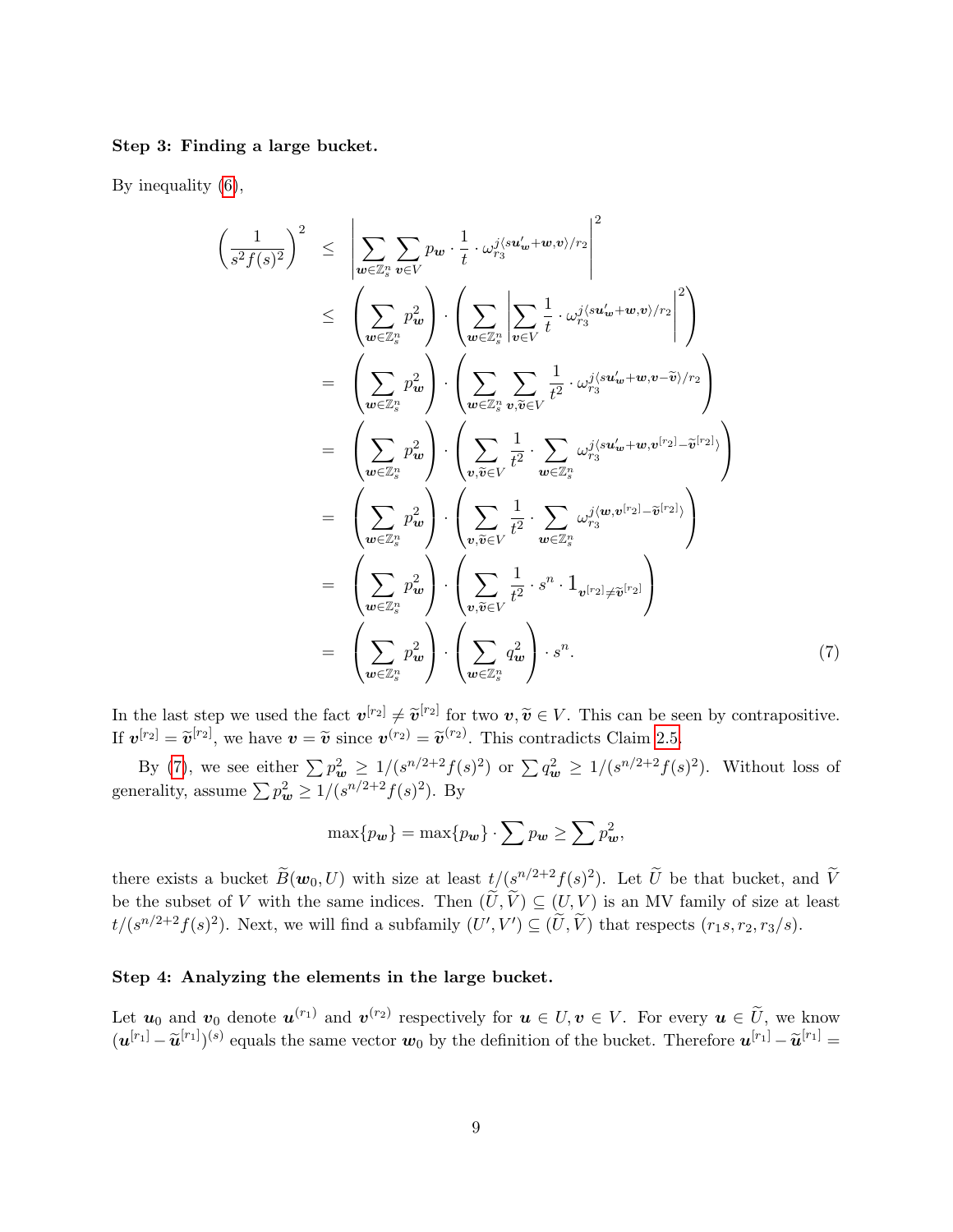$s\boldsymbol{u}'+\boldsymbol{w}_0$  and

<span id="page-9-1"></span>
$$
\mathbf{u} = r_1 \mathbf{u}^{[r_1]} + \mathbf{u}_0 = r_1 (\widetilde{\mathbf{u}}^{[r_1]} + s \mathbf{u}' + \mathbf{w}_0) + \mathbf{u}_0 = r_1 s \mathbf{u}' + \left( r_1 \widetilde{\mathbf{u}}^{[r_1]} + r_1 \mathbf{w}_0 + \mathbf{u}_0 \right). \tag{8}
$$

We can see  $u^{(r_1 s)} = r_1 \widetilde{u}^{[r_1]} + r_1 w_0 + u_0$  is the same for all  $u \in \widetilde{U}$ . Also  $v^{(r_2)} = v_0$  is the same for all  $v \in \tilde{V}$ . These two conditions are still satisfied for any subfamily of  $(\tilde{U}, \tilde{V})$ . It suffices to find  $(U', V') \subseteq (\tilde{U}, \tilde{V})$  such that

- $\langle u^{[r_1s]}, v_0 \rangle$  modulo  $r_2$  is the same for all  $u \in U'$ . By [\(8\)](#page-9-1) we have  $u^{[r_1s]} = u'$ , so we need  $\langle u', v_0 \rangle$  modulo  $r_2$  to be the same for all  $u \in U'.$
- $\langle r_1 \widetilde{\boldsymbol{u}}^{[r_1]} + r_1 \boldsymbol{w} + \boldsymbol{u}_0, \boldsymbol{v}^{[r_2]} \rangle$  modulo  $r_1 s$  is the same for all  $\boldsymbol{v} \in V'.$

Since  $\langle \boldsymbol{u}^{[r_1]}, \boldsymbol{v}_0 \rangle = \langle s \boldsymbol{u}' + \widetilde{\boldsymbol{u}}^{[r_1]} + \boldsymbol{w}, \boldsymbol{v}_0 \rangle$  modulo  $r_2$  is the same for all  $\boldsymbol{u} \in U$  by  $(U, V)$  respecting  $(r_1, r_2, r_3)$ , we can see that  $s\langle u', v_0 \rangle$  modulo  $r_2$  is the same for all  $u \in U$ . Hence there are  $gcd(s, r_2)$ possible values for  $\langle u', v_0 \rangle$  modulo  $r_2$ . We pick the most frequent value  $c_1$  and keep only the vectors with  $\langle \boldsymbol{u}', \boldsymbol{v}_0 \rangle \equiv c_1 \pmod{r_2}$  in  $\widetilde{U}$  and the corresponding vectors in  $\widetilde{V}$ .

Since  $\langle u_0, v^{[r_2]} \rangle$  modulo  $r_1$  is the same for all  $v \in V$  by  $(U, V)$  respecting  $(r_1, r_2, r_3)$ , we can see that there are s possible values for  $\langle u_0, v^{[r_2]} \rangle$  modulo sr<sub>1</sub>. We pick the most frequent value  $c_2$  and keep only the vectors with  $\langle u_0, v^{[r_2]} \rangle \equiv c_2 \pmod{sr_1}$  in  $\tilde{U}$  and the corresponding vectors in  $\tilde{V}$ .

After the above two steps, the MV family has size at least

<span id="page-9-2"></span>
$$
\frac{|(\widetilde{U}, \widetilde{V})|}{\gcd(s, r_2) \cdot s} \ge \frac{|(\widetilde{U}, \widetilde{V})|}{s^2} \ge \frac{t}{s^{n/2 + 4} f(s)^2}.
$$
\n(9)

And this is the required  $(U', V')$ .

## <span id="page-9-0"></span>4 Proof of Theorems [1.1](#page-1-0) and [1.2](#page-2-0)

We now prove Theorem [1.1](#page-1-0) by repeatedly applying Lemma [3.1.](#page-6-1)

*Proof of Theorem [1.1.](#page-1-0)* By Claim [2.10,](#page-5-1)  $(U, V)$  is good with respect to  $(1, 1, m)$ . Initially we set  $r_1 = 1, r_2 = 1$  and  $r_3 = m$ . By Lemma [3.1,](#page-6-1) we there is a subfamily that respects  $(r'_1, r'_2, r'_3)$ , where  $r'_1r'_2r'_3 = m$  and  $r'_3 < m$ . We repeatedly apply Lemma [3.1.](#page-6-1) Each round  $r_3$  is reduced by some factor. We can continue this procedure until either  $r_3 = 1$  or the size of the MV family becomes less than 100m. For the case  $r_3 = 1$ , the size of the MV family is also less than 100m by Claim [2.11.](#page-5-2) Say there are k rounds, and in each round we divide  $r_3$  by  $s_1, s_2, \ldots, s_k$  respectively. We have  $s_1s_2\cdots s_k\leq m$  and in the *i*th round  $(i \in [k])$ , the size of the MV family is decreased by a factor at most  $s_i^{n/2+4}$  $i^{n/2+4} f(s_i)^2$ . Therefore the original size is upper bounded by

$$
|(U,V)| \leq 100m \cdot \prod_{i=1}^k s_i^{n/2+4} f(s_i)^2 \leq 100m \cdot m^{n/2+4} \cdot \prod_{i=1}^k f(s_i)^2 = 100m^{n/2+5} \prod_{i=1}^k f(s_i)^2.
$$

 $\Box$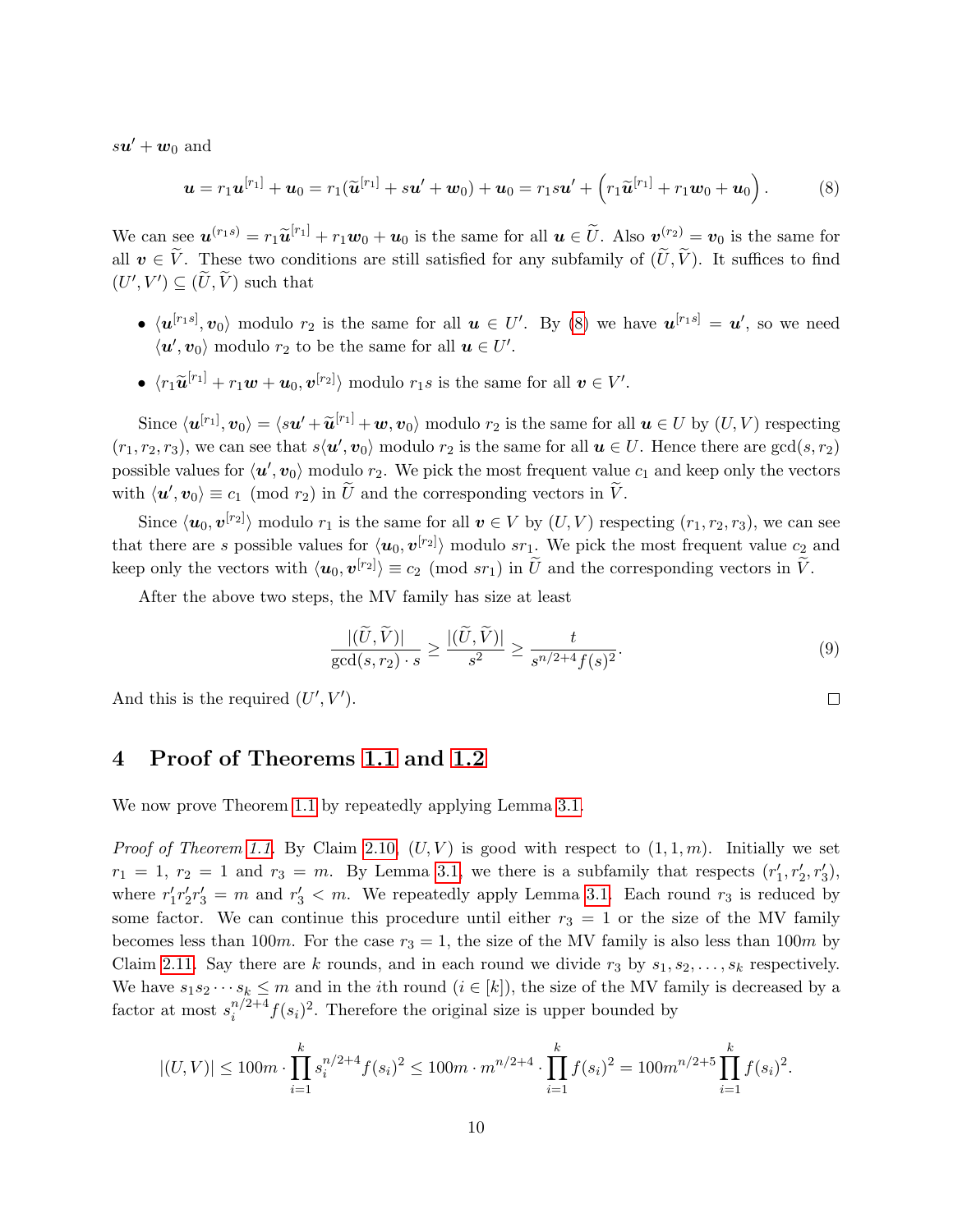Pick  $f(s) = s^{1.735}$ , we can verify  $\sum_{s=2}^{\infty} \frac{1}{f(s)} \le 0.99$ . Therefore  $|(U, V)| \le 100m^{n/2+5}(m^{1.735})^2$  $100m^{n/2+8.47}$ .  $\Box$ 

Combining with the lower bound  $m^{n-1+o_m(1)}$  proved in [\[DGY11\]](#page-12-1), we can give a universal lower bound for the length of the MV code in [\[DGY11\]](#page-12-1). This is a restatement of Theorem [1.2](#page-2-0) stated in the introduction.

**Corollary 4.1.** Any MV code (as constructed in [\[DGY11\]](#page-12-1)) has encoding length at least  $N > K^{\frac{19}{18}}$ , where  $K$  is the message length regardless of the query complexity.

*Proof.* Given an MV family in  $\mathbb{Z}_m^n$  with size t, we can encode a message of length  $K = t$  into a codeword of length  $N = m^n$ .

If  $n \geq 19$ , by Theorem [1.1](#page-1-0) we have  $K \leq m^{n/2+8.47}$ . Hence  $K \leq m^{(1/2+8.47/19)n} < m^{\frac{18}{19}n} = N^{\frac{18}{19}}$ and  $N > K^{\frac{19}{18}}$ .

If  $n \leq 18$ , it was shown in [\[DGY11\]](#page-12-1) that  $K \leq m^{n-1+\omega_m(1)}$ . Hence  $K < m^{n-\frac{18}{19}} \leq m^{n-\frac{n}{19}} =$  $m^{\frac{18}{19}n} = N^{\frac{18}{19}}$  and  $N > K^{\frac{19}{18}}$ . Note that here we assumed m is sufficient large. This is reasonable because we are considering encoding an arbitrarily long message and  $K$  is sufficiently large.  $\Box$ 

# <span id="page-10-0"></span>5 The case of distinct prime factors

If m is a product of distinct primes, the bound can be improved to  $m^{n/2+4+o_m(1)}$ . The proof follows the same outline as general composite m.

**Theorem 5.1.** Let m be a product of distinct primes. For every MV family  $(U, V)$  in  $\mathbb{Z}_m^n$ ,  $|(U, V)| \leq$  $100m^{n/2+4+o_m(1)}$ , where  $o_m(1)$  goes to 0 as m grows.

Proof. The proof is similar to Theorem [1.1.](#page-1-0) We only sketch the changes here.

First, we improve the size of  $(U', V')$  found in Lemma [3.1](#page-6-1) to  $t/(s^{n/2+2}f(s)^2)$ . Since m is a product of distinct primes,  $r_1$  and  $r_2$  must be coprime to s, where s is the number in inequality [\(3\)](#page-6-2). Let  $\tau_1$  and  $\tau_2$  be integers that  $\tau_1 r_1 \equiv 1 \pmod{s}$  and  $\tau_2 r_2 \equiv 1 \pmod{s}$ , we have

$$
\omega_{r_3}^{j\frac{\langle \boldsymbol{u}, \boldsymbol{v} \rangle}{r_1r_2}} = \omega_{r_3}^{j\langle \boldsymbol{u}, \boldsymbol{v} \rangle \tau_1 \tau_2}.
$$

We partition U and V into buckets according to **u** modulo s and **v** modulo s:  $U = \bigcup$  $\substack{\mathbf{w}\in\mathbb{Z}\mathbb{z}^n \ \ \, }$  $B(\boldsymbol{w},U)$ and  $V = \bigcup$  $B(w, V)$ , where

 $\tilde{\bm{w}}$ ∈ $\mathbb{Z}^n_s$ 

$$
B(\mathbf{w}, U) = \{ \mathbf{u} \in U \mid \mathbf{u}^{(s)} = \mathbf{w} \}
$$

and

$$
B(\boldsymbol{w},V)=\{\boldsymbol{v}\in V\mid \boldsymbol{v}^{(s)}=\boldsymbol{w}\}.
$$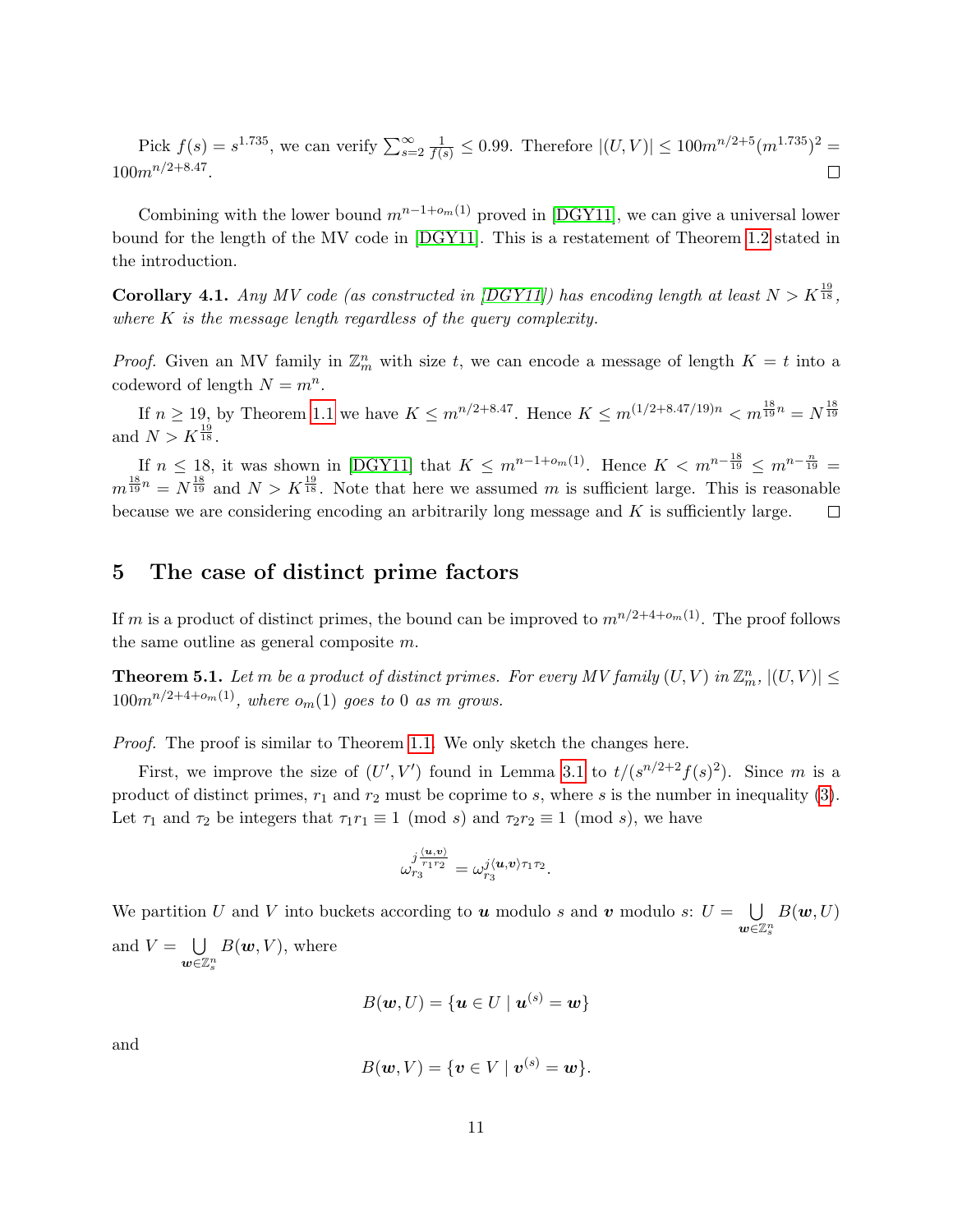We still use  $p_{w}$  to denote  $|B(w, U)|/t$  and  $q_{w}$  to denote  $|B(w, V)|/t$ . By inequality [\(3\)](#page-6-2),

$$
\left(\frac{1}{sf(s)}\right)^2 \leq \left|\mathop{\mathbb{E}}_{\substack{w \sim U \\ w \sim V}}\left[\omega_{rs}^{j\langle u, v \rangle \tau_1 \tau_2}\right]\right|^2
$$
\n
$$
= \left|\sum_{w \in \mathbb{Z}_s^n} \sum_{v \in V} p_w \cdot \frac{1}{t} \cdot \omega_{rs}^{j\langle w, v \rangle \tau_1 \tau_2}\right|^2
$$
\n
$$
\leq \left(\sum_{w \in \mathbb{Z}_s^n} p_w^2\right) \cdot \left(\sum_{w \in \mathbb{Z}_s^n} \left|\sum_{v \in V} \frac{1}{t} \cdot \omega_{rs}^{j\langle w, v \rangle \tau_1 \tau_2}\right|^2\right)
$$
\n
$$
= \left(\sum_{w \in \mathbb{Z}_s^n} p_w^2\right) \cdot \left(\sum_{v, \tilde{v} \in V} \frac{1}{t^2} \cdot \sum_{w \in \mathbb{Z}_s^n} \omega_{rs}^{j\langle w, v - \tilde{v} \rangle \tau_1 \tau_2}\right)
$$
\n
$$
= \left(\sum_{w \in \mathbb{Z}_s^n} p_w^2\right) \cdot \left(\sum_{w \in \mathbb{Z}_s^n} q_w^2\right) \cdot s^n.
$$

We can see either  $\sum p_{\bm{w}}^2 \ge 1/(s^{n/2+1}f(s))$  or  $\sum q_{\bm{w}}^2 \ge 1/(s^{n/2+1}f(s))$ . Without loss of generality, assume  $\sum p_{w}^{2} \ge 1/(s^{n/2+1}f(s))$ . By

$$
\max\{p_{\mathbf{w}}\} = \max\{p_{\mathbf{w}}\} \cdot \sum p_{\mathbf{w}} \ge \sum p_{\mathbf{w}}^2,
$$

there exists a bucket with size  $|B(w,U)| \ge t/(s^{n/2+1}f(s))$ . Let  $\widetilde{U}$  be that bucket, and  $\widetilde{V}$  be the subset of V with the same indices. Then  $(\tilde{U}, \tilde{V}) \subseteq (U, V)$  is an MV family of size at least  $t/(s^{n/2+1}f(s)).$ 

Next we find  $(U', V') \subseteq (\tilde{U}, \tilde{V})$  using the same method as in Lemma [3.1.](#page-6-1) By inequality [\(9\)](#page-9-2),

$$
|(U',V')|\geq \frac{|(\widetilde{U},\widetilde{V})|}{\gcd(s,r_2)\cdot s}=\frac{|(\widetilde{U},\widetilde{V})|}{s}\geq \frac{t}{s^{n/2+2}f(s)}.
$$

At last, we use the proof of Theorem [1.1](#page-1-0) except  $f(s) = \frac{1}{3s \ln^2 s}$ . One can verify  $\sum_{s=2}^{\infty} \frac{1}{f(s)} < 0.99$ . Let  $s_1, s_2, \ldots, s_k$  be the numbers divided from  $r_3$  in each round, by the proof of Theorem [1.1,](#page-1-0)

$$
|(U,V)| \le 100m \prod_{i=1}^k s_i^{n/2+2} f(s_i) \le 100m^{n/2+3} \prod_{i=1}^k (3s_i \ln^2 s_i) \le 100m^{n/2+4} \prod_{i=1}^k (3 \ln^2 s_i).
$$

For a sufficiently large integer s, we have  $3 \ln^2 s < s^{\epsilon}$ , where  $\epsilon$  is an arbitrary fixed small number. When  $m \to \infty$ , all  $s_1, s_2, \ldots, s_k$  except a constant number of them must be that large. Take  $\epsilon \to 0$ , we have  $|(U, V)| \leq m^{n/2 + 4 + o_m(1)}$ .  $\Box$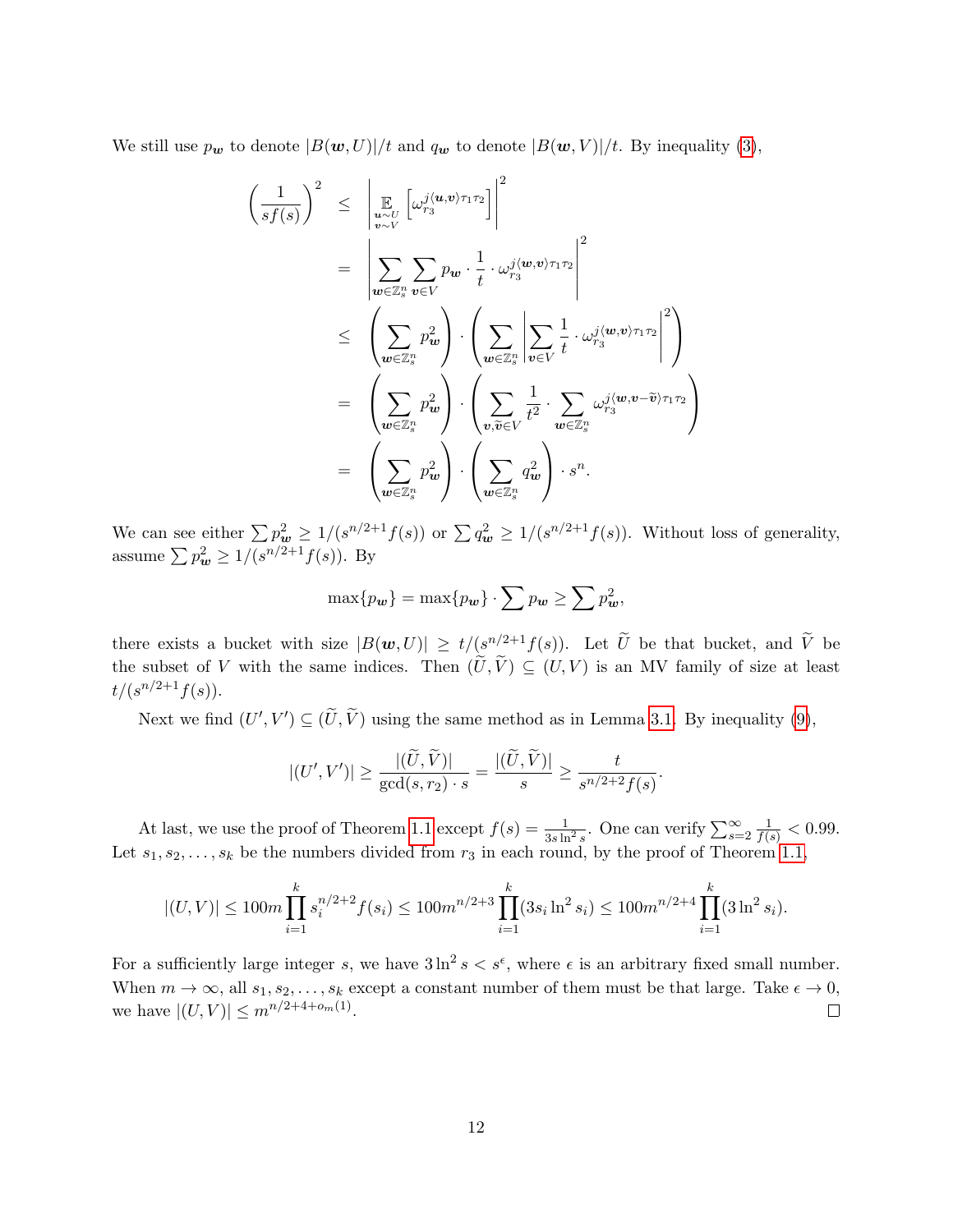# References

- <span id="page-12-0"></span>[BDL13] Abhishek Bhowmick, Zeev Dvir, and Shachar Lovett. New bounds on matching vector families. In 45th ACM Symposium on Theory of Computing (STOC), 2013.
- <span id="page-12-12"></span>[BET10] Avraham Ben-Aroya, Klim Efremenko, and Amnon Ta-Shma. Local list decoding with a constant number of queries. In 51st IEEE Symposium on Foundations of Computer Science (FOCS), pages 715–722, 2010.
- <span id="page-12-4"></span>[BF98] László Babai and Peter Frankl. *Linear algebra methods in combinatorics.* 1998.
- <span id="page-12-11"></span>[CFL+10] Yeow Meng Chee, Tao Feng, San Ling, Huaxiong Wang, and Liang Feng Zhang. Queryefficient locally decodable codes of subexponential length. Electronic Colloquium on Computational Complexity (ECCC), TR10-173, 2010.
- <span id="page-12-1"></span>[DGY11] Zeev Dvir, Parikshit Gopalan, and Sergey Yekhanin. Matching vector codes. SIAM J. Comput., 40(4):1154–1178, 2011.
- <span id="page-12-3"></span>[Efr09] Klim Efremenko. 3-query locally decodable codes of subexponential length. In 41st ACM Symposium on Theory of Computing (STOC), pages 39–44, 2009.
- <span id="page-12-6"></span>[GKST02] Oded Goldreich, Howard Karloff, Leonard J. Schulman, and Luca Trevisan. Lower bounds for linear locally decodable codes and private information retrieval. In 17th IEEE Computational Complexity Conference (CCC), pages 175–183, 2002.
- <span id="page-12-2"></span>[Gro00] Vince Grolmusz. Superpolynomial size set-systems with restricted intersections mod 6 and explicit ramsey graphs. Combinatorica, 20(1):71–86, 2000.
- <span id="page-12-10"></span>[IS10] Toshiya Itoh and Yasuhiro Suzuki. Improved constructions for query-efficient locally decodable codes of subexponential length. IEICE Transactions on Information and Systems, E93-D(2):263–270, 2010.
- <span id="page-12-7"></span>[KdW04] Iordanis Kerenidis and Ronald de Wolf. Exponential lower bound for 2-query locally decodable codes via a quantum argument. Journal of Computer and System Sciences, 69(3):395–420, 2004.
- <span id="page-12-5"></span>[KT00] Jonathan Katz and Luca Trevisan. On the efficiency of local decoding procedures for error-correcting codes. In 32nd ACM Symposium on Theory of Computing (STOC), pages 80–86, 2000.
- <span id="page-12-9"></span>[KY09] Kiran S. Kedlaya and Sergey Yekhanin. Locally decodable codes from nice subsets of finite fields and prime factors of Mersenne numbers. SIAM J. Comput., 38(5):1952–1969, 2009.
- <span id="page-12-8"></span>[Rag07] Prasad Raghavendra. A note on Yekhanin's locally decodable codes. Electronic Colloquium on Computational Complexity (ECCC), TR07-016, 2007.